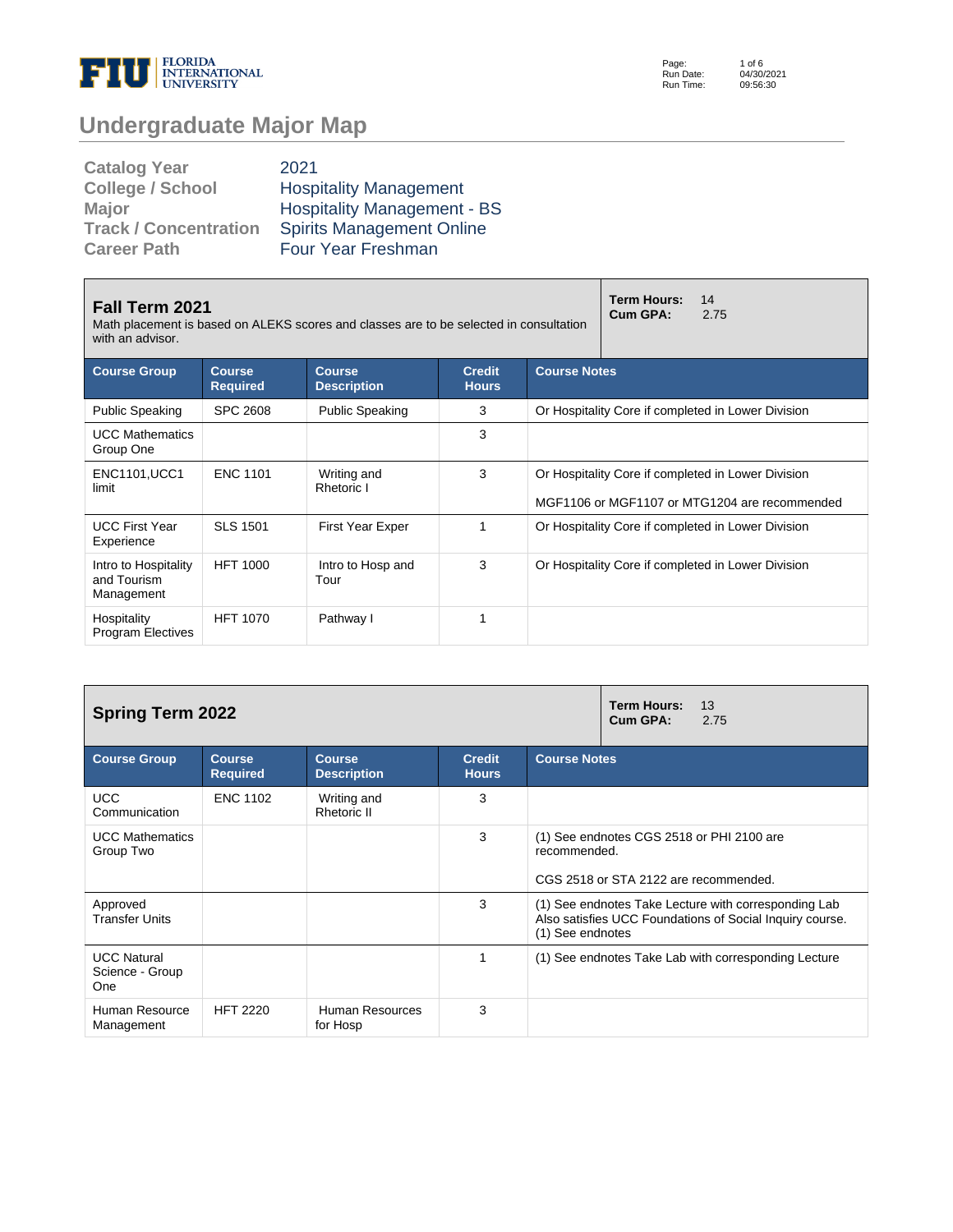

| <b>Summer Term 2022</b><br>Use this semester to catch up on coursework and/or satisfy the 9 credits summer<br>requirement (if needed). (3) See endnotes |                                  |                                     |                               |                     | <b>Term Hours:</b><br>Cum GPA: | 6<br>2.75 |
|---------------------------------------------------------------------------------------------------------------------------------------------------------|----------------------------------|-------------------------------------|-------------------------------|---------------------|--------------------------------|-----------|
| <b>Course Group</b>                                                                                                                                     | <b>Course</b><br><b>Required</b> | <b>Course</b><br><b>Description</b> | <b>Credit</b><br><b>Hours</b> | <b>Course Notes</b> |                                |           |
| <b>UCC Social</b><br>Science Group<br>One                                                                                                               |                                  |                                     | 3                             |                     | AMH 2020 recommended           |           |
| <b>General Electives</b>                                                                                                                                |                                  |                                     | 3                             |                     |                                |           |

| Fall Term 2022<br>May use UCC Humanities with Writing course to satisfy the Global Learning requirement.<br>(2) See endnotes |                                  |                                     |                               |                                                         | <b>Term Hours:</b><br>13<br>Cum GPA:<br>2.75                                                                                                |  |  |
|------------------------------------------------------------------------------------------------------------------------------|----------------------------------|-------------------------------------|-------------------------------|---------------------------------------------------------|---------------------------------------------------------------------------------------------------------------------------------------------|--|--|
| <b>Course Group</b>                                                                                                          | <b>Course</b><br><b>Required</b> | <b>Course</b><br><b>Description</b> | <b>Credit</b><br><b>Hours</b> | <b>Course Notes</b>                                     |                                                                                                                                             |  |  |
| Accounting                                                                                                                   | <b>HFT 2401</b>                  | Accounting for<br>Hosp              | 3                             |                                                         |                                                                                                                                             |  |  |
| <b>UCC Humanities -</b><br>Group Two                                                                                         |                                  |                                     | 3                             | May select a course that meets the GRW requirement      |                                                                                                                                             |  |  |
| <b>UCC Natural</b><br>Science - Group<br>One                                                                                 |                                  |                                     | 3                             | (1) See endnotes<br>Take Lecture with corresponding Lab |                                                                                                                                             |  |  |
| <b>UCC Natural</b><br>Science - Group<br>One                                                                                 |                                  |                                     | 1                             | (1) See endnotes<br>Take Lab with corresponding Lecture |                                                                                                                                             |  |  |
| Economics                                                                                                                    | ECO 2023                         | Principles Microeco                 | 3                             |                                                         | Also satisfies UCC Social Science Group 2. (1) See<br>endnotes Also satisfies UCC Foundations of Social Inquiry<br>course. (1) See endnotes |  |  |

| <b>Spring Term 2023</b>                                     |                                  |                                     |                               |                     | <b>Term Hours:</b><br>15<br>Cum GPA:<br>2.75 |  |
|-------------------------------------------------------------|----------------------------------|-------------------------------------|-------------------------------|---------------------|----------------------------------------------|--|
| <b>Course Group</b>                                         | <b>Course</b><br><b>Required</b> | <b>Course</b><br><b>Description</b> | <b>Credit</b><br><b>Hours</b> | <b>Course Notes</b> |                                              |  |
| Intro Commercial<br><b>Food Production</b>                  | <b>FSS 3230C</b>                 | Intro Comm Food<br>Serv             | 3                             |                     |                                              |  |
| Hospitality<br>Information<br>Technology                    | <b>HFT 2441</b>                  | Hospitality Info<br>Tech            | 3                             |                     |                                              |  |
| <b>General Electives</b>                                    |                                  |                                     | 3                             |                     | HFT2401 Accounting for Hosp                  |  |
| <b>UCC Humanities</b><br>Group One                          |                                  |                                     | 3                             | (1) See endnotes    | Take Lab with corresponding Lecture          |  |
| Management<br>Accounting for the<br>Hospitality<br>Industry | <b>HFT 4474</b>                  | Mgmt Acct Hosp<br>Ind               | 3                             |                     |                                              |  |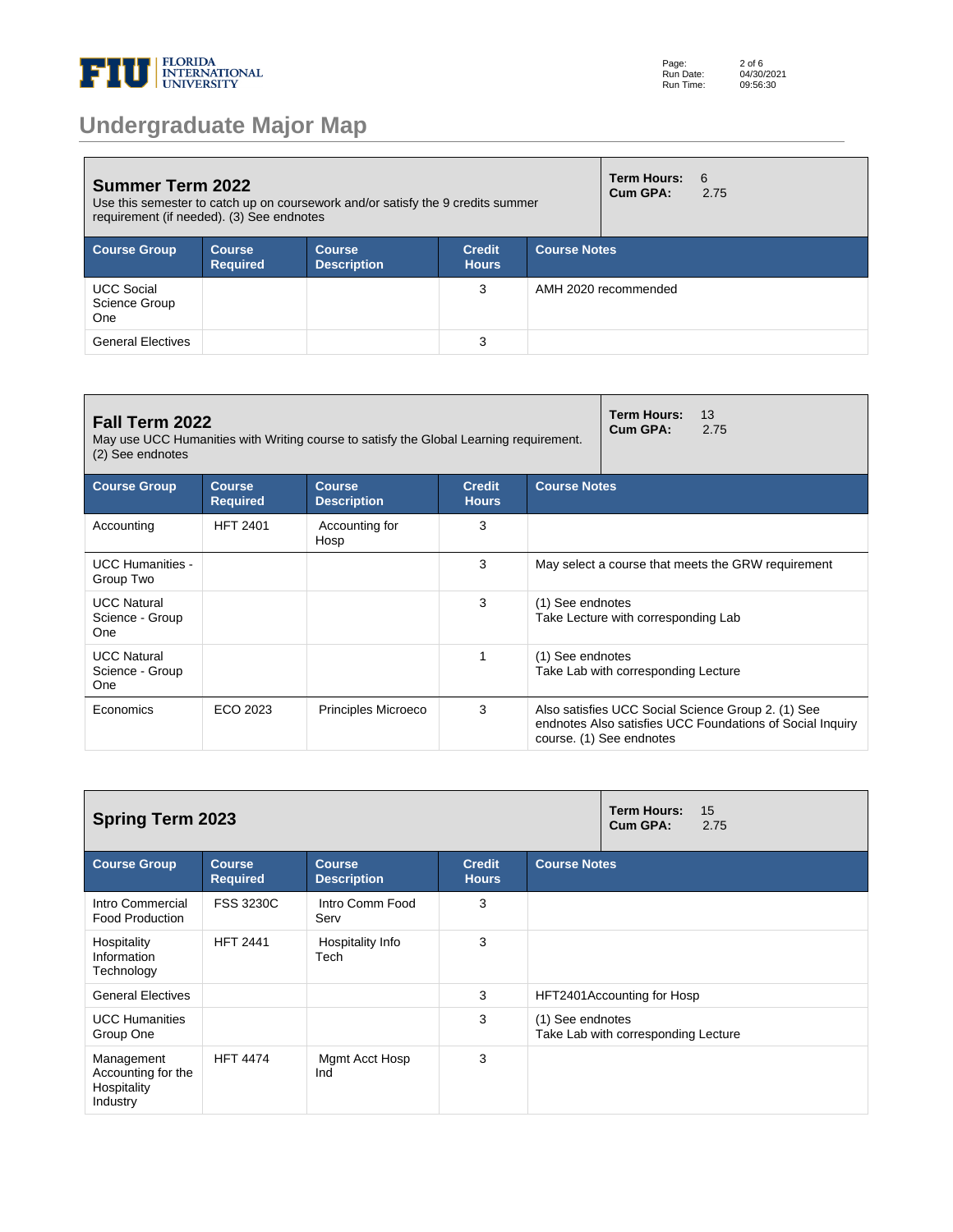

| <b>Undergraduate Major Map</b> |  |  |
|--------------------------------|--|--|
|--------------------------------|--|--|

| <b>Summer Term 2023</b><br><b>Hospitality Industry Experience</b><br>Use this semester to catch up on coursework and/or satisfy the 9 credits summer<br>requirement (if needed). (3) See endnotes |                            |                                     |                               |                     | <b>Term Hours:</b><br>Cum GPA: | $\overline{7}$<br>2.75 |
|---------------------------------------------------------------------------------------------------------------------------------------------------------------------------------------------------|----------------------------|-------------------------------------|-------------------------------|---------------------|--------------------------------|------------------------|
| <b>Course Group</b>                                                                                                                                                                               | Course.<br><b>Required</b> | <b>Course</b><br><b>Description</b> | <b>Credit</b><br><b>Hours</b> | <b>Course Notes</b> |                                |                        |
| <b>Financial Analysis</b><br>in the Hospitality<br>Industry                                                                                                                                       | <b>HFT 4464</b>            | Fin Anal Hosp<br>Indust             | 3                             |                     |                                |                        |
| Pathways to<br>Hospitality 2                                                                                                                                                                      | <b>HFT 3072</b>            | PATHWAY II                          |                               |                     |                                |                        |
| Lodging<br>Operations<br>Control                                                                                                                                                                  | <b>HFT 3453</b>            | <b>Operations Control</b>           | 3                             |                     |                                |                        |

| Fall Term 2023<br>HFT3503 may be used to satisfy the Global Learning requirement. (2) See endnotes<br><b>Hospitality Industry Experience</b> |                                  |                                       |                               |                     | <b>Term Hours:</b><br>Cum GPA: | 15<br>2.75 |
|----------------------------------------------------------------------------------------------------------------------------------------------|----------------------------------|---------------------------------------|-------------------------------|---------------------|--------------------------------|------------|
| <b>Course Group</b>                                                                                                                          | <b>Course</b><br><b>Required</b> | <b>Course</b><br><b>Description</b>   | <b>Credit</b><br><b>Hours</b> | <b>Course Notes</b> |                                |            |
| Hospitality<br><b>Program Electives</b>                                                                                                      | <b>FSS 4234C</b>                 | Adv Food Prod                         | 3                             |                     |                                |            |
| <b>Spirits</b><br>Management<br><b>Required Courses</b>                                                                                      | <b>HFT 3861</b>                  | <b>Spirits</b><br><b>Fundamentals</b> | 3                             |                     |                                |            |
| Restaurant<br>Management                                                                                                                     | <b>HFT 3263</b>                  | <b>Restaurant Mgmt</b>                | 3                             |                     |                                |            |
| Hospitality<br>Marketing<br><b>Strategies</b>                                                                                                | <b>HFT 3503</b>                  | Hosptly Mktg Mgmt                     | 3                             |                     |                                |            |
| <b>General Electives</b>                                                                                                                     |                                  |                                       | 3                             |                     |                                |            |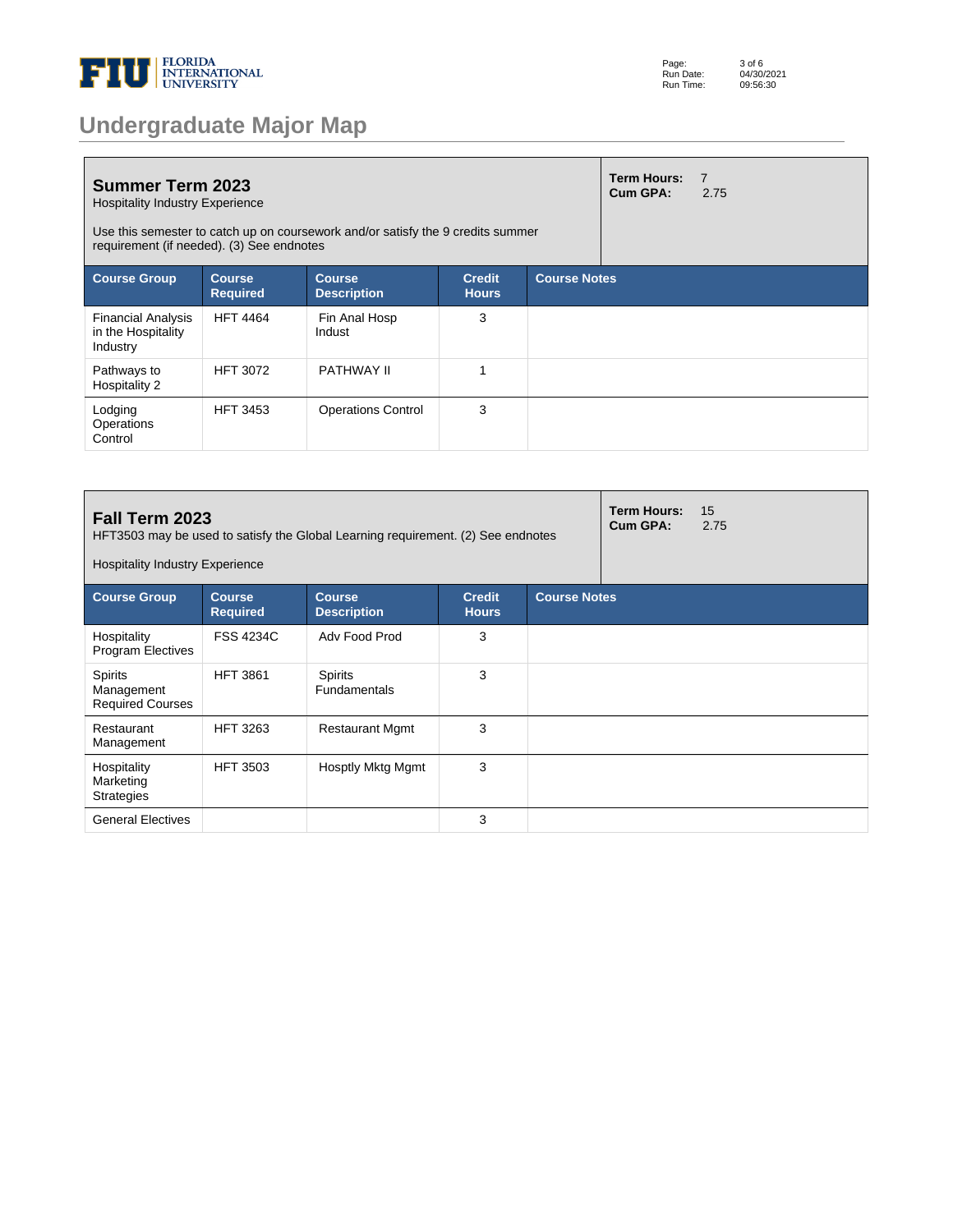

| Page:     | 4 of 6     |
|-----------|------------|
| Run Date: | 04/30/2021 |
| Run Time: | 09:56:30   |

# **Undergraduate Major Map**

| <b>Spring Term 2024</b><br><b>Hospitality Industry Experience</b> |                                  |                                     |                               |                     | <b>Term Hours:</b><br>Cum GPA: | 15<br>2.75 |
|-------------------------------------------------------------------|----------------------------------|-------------------------------------|-------------------------------|---------------------|--------------------------------|------------|
| <b>Course Group</b>                                               | <b>Course</b><br><b>Required</b> | <b>Course</b><br><b>Description</b> | <b>Credit</b><br><b>Hours</b> | <b>Course Notes</b> |                                |            |
| Law for the<br>Hospitality<br>Industry                            | <b>HFT 3603</b>                  | <b>Hospitality Law</b>              | 3                             |                     |                                |            |
| Hospitality<br><b>Facilities</b><br>Management                    | <b>HFT 4323</b>                  | Hosp Facil Environ<br>System        | 3                             |                     |                                |            |
| Spirits<br>Management<br><b>Required Courses</b>                  | <b>HFT 3811</b>                  | Bev Mkt &<br><b>Distribution</b>    | 3                             |                     |                                |            |
| <b>General Electives</b>                                          |                                  |                                     | 3                             |                     |                                |            |
| Hospitality<br>Analytics and<br>Revenue<br>Management             | <b>HFT 4413</b>                  | Hosp Analytics &<br>Rev Mgt         | 3                             |                     |                                |            |

| <b>Summer Term 2024</b><br>Use this semester to catch up on coursework and/or satisfy the 9 credits summer<br>requirement (if needed). (3) See endnotes |                                  |                                     |                               |                     | <b>Term Hours:</b><br>Cum GPA: | 7<br>2.75 |
|---------------------------------------------------------------------------------------------------------------------------------------------------------|----------------------------------|-------------------------------------|-------------------------------|---------------------|--------------------------------|-----------|
| <b>Course Group</b>                                                                                                                                     | <b>Course</b><br><b>Required</b> | <b>Course</b><br><b>Description</b> | <b>Credit</b><br><b>Hours</b> | <b>Course Notes</b> |                                |           |
| Advanced<br>Internship                                                                                                                                  | <b>HFT 4945</b>                  | Adv Intern Hsptly                   |                               |                     |                                |           |
| <b>Spirits</b><br>Management<br><b>Required Courses</b>                                                                                                 | <b>HFT 4064</b>                  | Beverage<br>Entrepreneurship        | 3                             |                     |                                |           |
| Hospitality<br><b>Program Electives</b>                                                                                                                 |                                  |                                     | 3                             |                     |                                |           |

| Fall Term 2024<br>HFT4323 may be used to satisfy the Global Learning requirement. (2) See endnotes<br><b>Hospitality Industry Experience</b> |                                  |                                     |                               |                     | <b>Term Hours:</b><br>Cum GPA: | 15<br>2.75 |
|----------------------------------------------------------------------------------------------------------------------------------------------|----------------------------------|-------------------------------------|-------------------------------|---------------------|--------------------------------|------------|
| <b>Course Group</b>                                                                                                                          | <b>Course</b><br><b>Required</b> | <b>Course</b><br><b>Description</b> | <b>Credit</b><br><b>Hours</b> | <b>Course Notes</b> |                                |            |
| Senior Seminar                                                                                                                               | <b>HFT 4294</b>                  | Sr. Sem. Hosp.<br>Mgmt.             | 3                             |                     |                                |            |
| <b>Spirits</b><br>Management<br><b>Required Courses</b>                                                                                      | <b>HFT 3613</b>                  | Beverage Mgmt<br>Law                | 3                             |                     |                                |            |
| Hospitality<br><b>Program Electives</b>                                                                                                      |                                  |                                     | 3                             |                     |                                |            |
| Hospitality<br><b>Program Electives</b>                                                                                                      |                                  |                                     | 3                             |                     |                                |            |
| Hospitality<br><b>Program Electives</b>                                                                                                      |                                  |                                     | 3                             |                     |                                |            |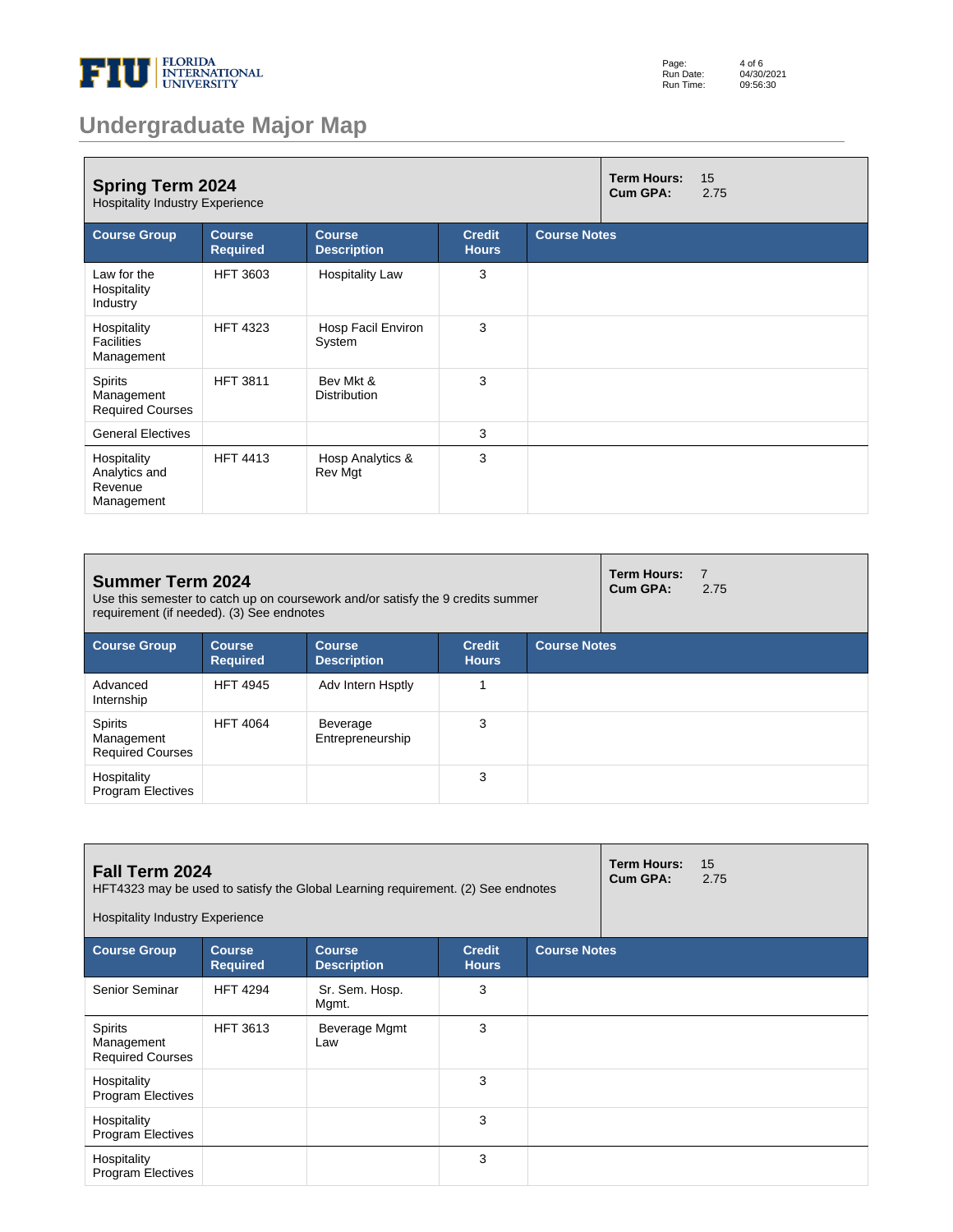

### **Undergraduate Major Map**

| Spring Term 2025 | Cum GPA: | 2.75 |
|------------------|----------|------|
|------------------|----------|------|

| Summer Term 2025<br>Use this semester to catch up on coursework and/or satisfy the 9 credits summer<br>requirement (if needed). (3) See endnotes | Cum GPA: | 2.75 |
|--------------------------------------------------------------------------------------------------------------------------------------------------|----------|------|
|                                                                                                                                                  |          |      |

#### **General Requirements**

\*Critical Indicator is the minimum grade indicated in specific courses to demonstrate proficiency and progress in major. Earning less than the minimum grade is a trigger for a conversation with advisor\*

GENERAL UNIVERSITY REQUIREMENTS

See your Panther Degree Audit (PDA) for a real-time update on your academic career progress and additional information on University and major requirements at http://my.fiu.edu.

(1) UCC: Students must meet the University Core Curriculum (UCC) requirements. For a full list of UCC courses, see http://undergrad.fiu.edu/advising/university-core-curriculum.html or speak with your advisor. Students requesting to be transient must receive permission from the Dean of Undergraduate Education.

(2) Global Learning: Freshmen entering FIU Summer B 2010 or later must take at least two Global Learning (GL) designated courses at FIU. See http://goglobal.fiu.edu. Courses must be:

- 1 GL foundation course, which must be taken from the University Core Curriculum (UCC).

- 1 GL discipline-specific course (3000/4000 level)

(3) Summer Hours Requirement: All students entering FIU or any university within the State University System (SUS) of Florida with fewer than 60 credit hours are required to earn at least nine credit hours prior to graduation by attending one or more summer terms at a university in the SUS.

(4) Gordon Rule: All Gordon Rule courses (i.e., UCC Communication, UCC Mathematics, and Gordon Rule with Writing (GRW) courses) must be completed with a minimum grade of "C." This requirement must be fulfilled within the first 60 credits. Students are required to complete at least two Gordon Rule with Writing (GRW) designated courses.

(5) Foreign Language Requirement for Graduation (FLENT/FLEX): A student who did not complete two years of the same foreign language in high school or at a post-secondary institution must successfully complete 8-10 credit hours of instruction in one foreign language prior to graduation. Exceptions include appropriate CLEP, AP, IB, TOEFL, or transfer credit. Contact your advisor for more information.

(6) UCC Mathematics: Math courses are categorized into either Group One or Group Two. One math course from each group is required unless the first math taken is from Group Two and has an immediate prerequisite in Group One. In this case, students will take two Math courses from Group Two. However, one of the two Math courses must have a MAC, MGF, or MTG prefix.

School of Hospitality and Tourism Management Selected Major Requirements:

Industry Experience Requirement: 1300 hours - A total of 1300 documented hours of hospitality/ tourism related practical training work experience is required. This includes 300 hours in HFT 4945 Advanced Internship. A minimum of 800 hours must be completed while enrolled in the degree program at FIU. The Advanced Internship must be track-related and approved by an advisor. Work experience documentation is required. Students with extensive industry management experience may apply for a waiver of the 1000 hour work experience and